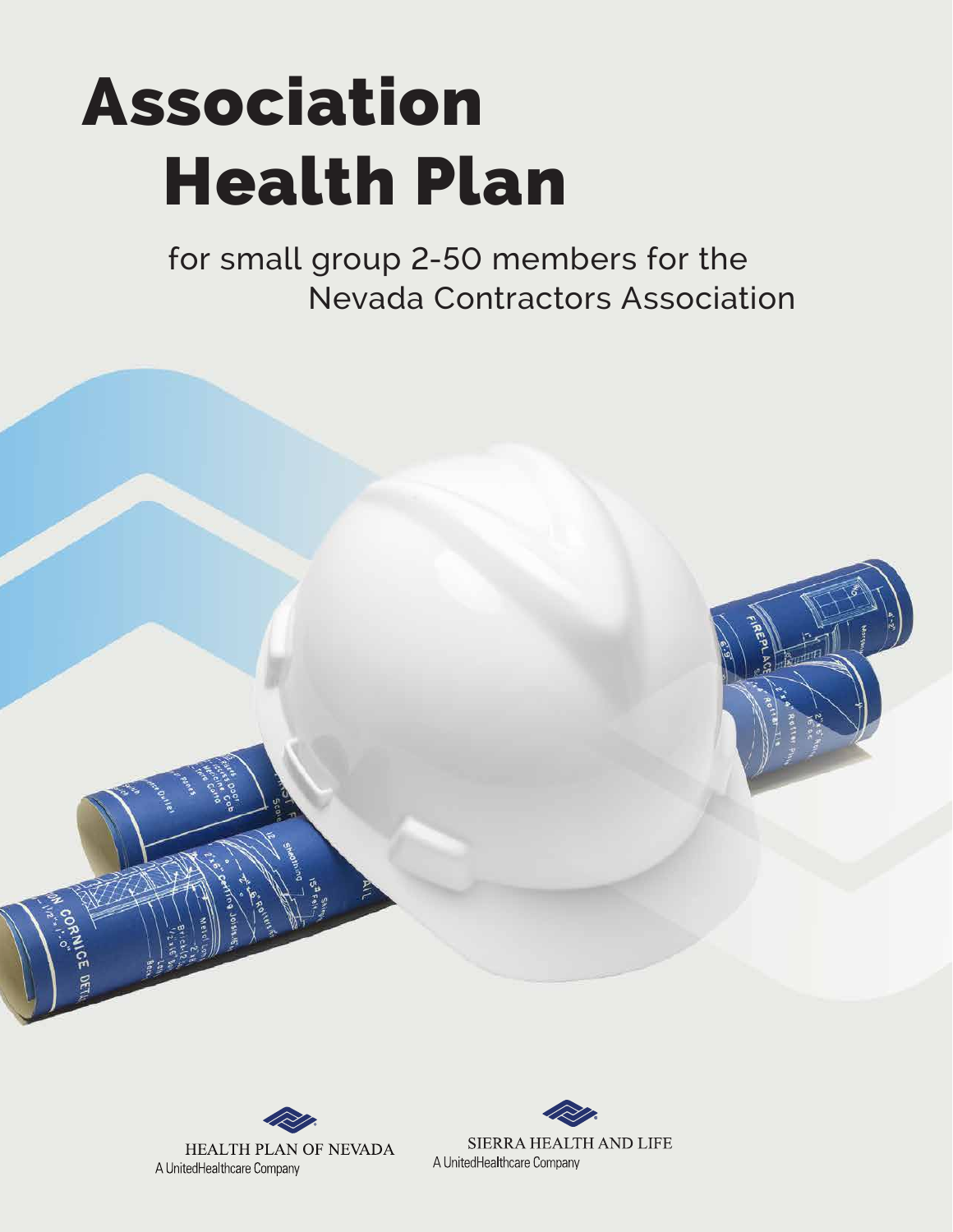## **Local plan with years of experience.**

**Health Plan of Nevada and Sierra Health and Life are proud to call Nevada home. Our clients and members have access to our local customer service representatives, operations teams and sales/accounts managers to help you administer your health plan.**

#### **Product Highlights:**

- A new HSA PPO plan for 2022
- Choose from our portfolio of HMO, POS, PPO and HSA plans
- Comprehensive dental and vision plans available
- Local service team with over 35 years of experience
- **UnitedHealthcare Choice Plus Network for** national access to care

**Broad network of providers including access to Southwest Medical and UHC Choice Plus Network\***

\*When accessing providers outside of the Nevada service area



#### **What you need to know about the Association Health Plan Pathway 1 Program**

- Employer group's principal place of business must be located in the Nevada Contractors Association defined service area in Nevada.
- 75% of all enrolled subscribers must permanently work and reside within the HPN or SHL enrollment area with no more than 25% of enrollees outside of Nevada.
- The employer must be a member in good standing with the Nevada Contractors Association. The employer must have opted to participate in the health plan with the Nevada Contractors Association.
- The broker partner must be appointed with HPN/SHL and be a member in good standing with the Nevada Contractors Association.
- Contract period is 12 months from January 1, 2022 to December 31, 2022.

**Large group benefts for your small business! Health insurance plans offered by one of the most experienced health plans in Nevada.** 

For more information, contact your broker or call **1-800-873-0004**.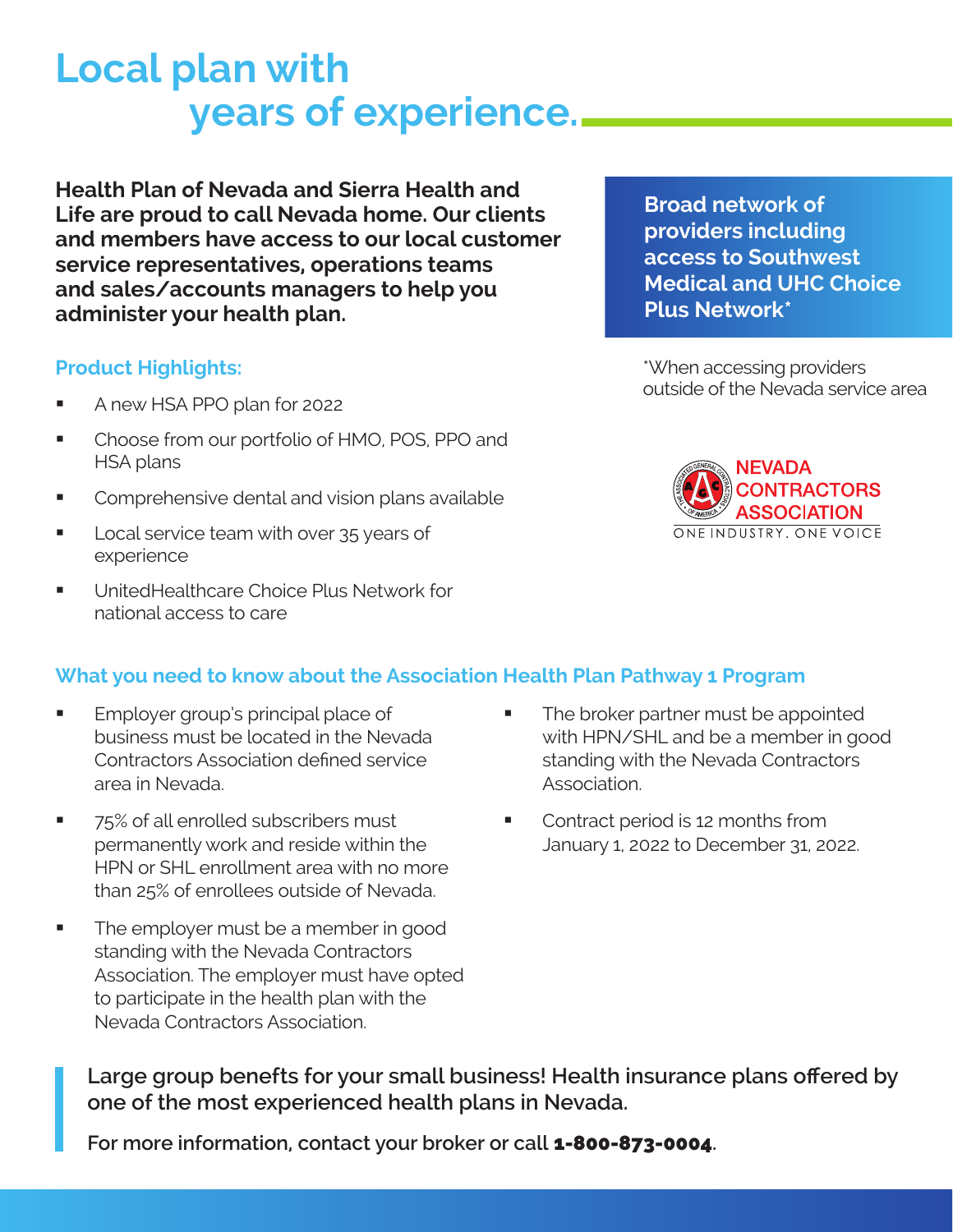### **Highly competitive rates for quality health plan coverage.**

 **Health Plan of Nevada and Sierra Health and Life offer members of the Nevada Contractors Association large group comprehensive coverage for small employer groups located in Nevada with 2-50 employees.**

### **Plan Type Plan Name Prescription Coverage** HMO HPN HMO Balance 20/1750 BAL 10/40/85/250 HMO HPN HMO Balance 10/3300 BAL 10/40/85/250 HMO HPN HMO Balance 30/5000 BAL 10/40/85/250 HMO HPN Solutions HMO Plus 15 GAHP LG S NV 15/40/60/150 HMO HPN HMO Plus Solutions 30/500-3D 25/50/75/250 HMO HPN HMO Plus 20/2000-3D GAHP LG S NV 15/40/60/150 HMO HPN HMO Plus 30/5000-4A GAHP LG S NV 15/40/60/150 POS HPN Solutions POS 15/1000/2500/30%/6850-3D GAHP LG S NV 15/40/60/150 POS HPN Solutions POS 15/0/1000/20% (IP\$) GAHP LG S NV 15/40/60/150 HSA PPO SHL Solutions HSA PPO 3000/20% GAHP LG S NV CYD/20% HSA PPO SHL Solutions HSA PPO 5500/30% PPO SHL Solutions PPO 20/500/20% GAHP LG S NV 15/40/60/150 PPO SHL Solutions PPO 35/1500/30% V1 GAHP LG 15/40/60/150 Dental SHL Group Association Dental PPO Plan 1 with Ortho

### **Plan Options**

Vision SHL Group Association Visions PPO - Option 1